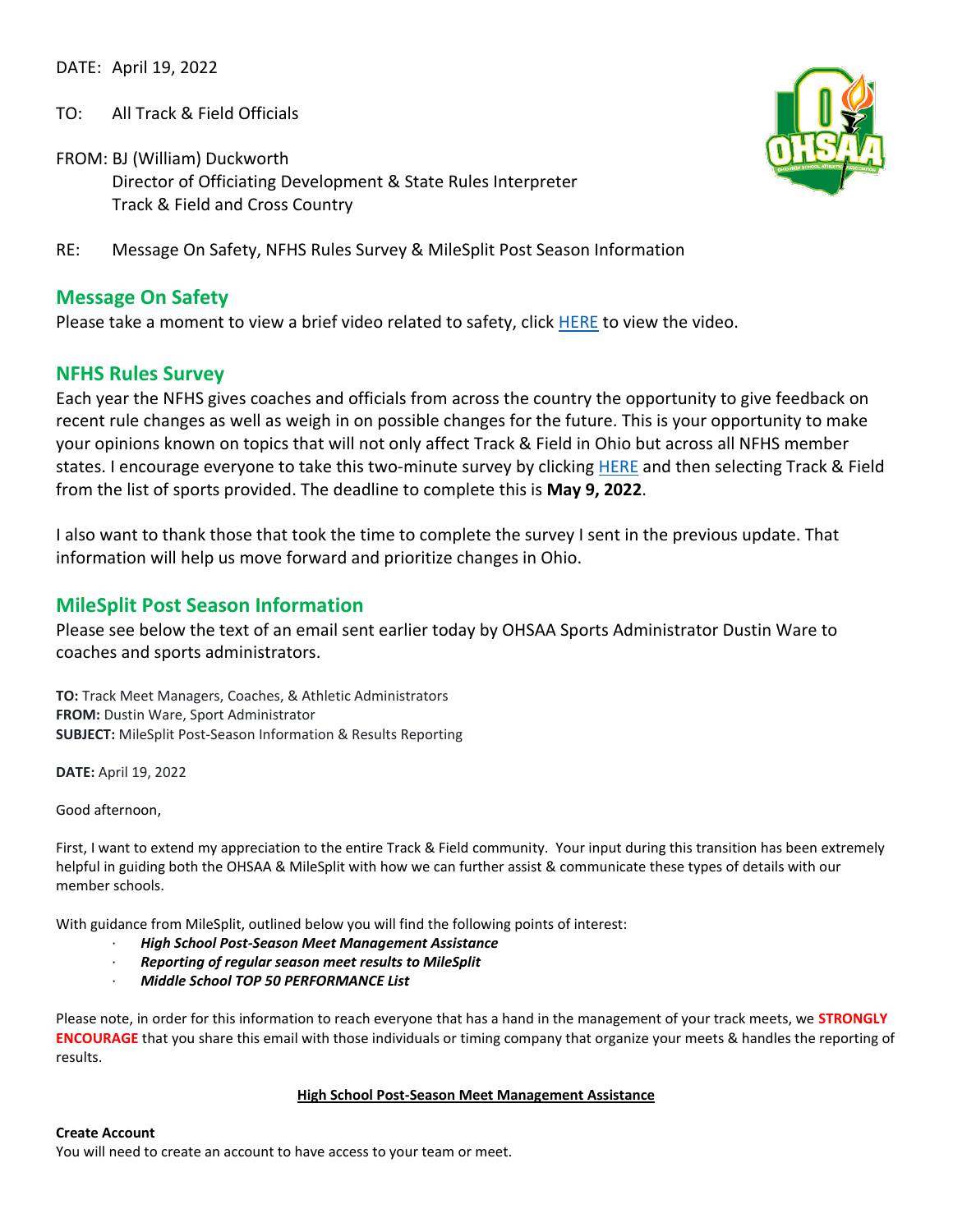- How to create an account and claim your team can be found here.
	- o **<https://support.milesplit.com/en/a/how-do-i-claim-my-team>**

### **Entries**

- · All meets have been created and setup for you and can be found in the meet hub.
	- o **<https://oh.milesplit.com/articles/312750/ohsaa-outdoor-track-andfield-district-meet-pages-hub>**
- Entries must be done on **<https://oh.milesplit.com/>**. Online registration is free.
- The scratch/substitution form will be posted to each district meet page.
- · Your rosters will populate during the season as you compete in meets. If you'd

like to add any athletes to your roster that don't currently exist, please visit this article.

- o **<https://support.milesplit.com/en/a/how-do-i-edit-my-teams-roster>**
- To export your entries, please follow the instructions here.
	- o **<https://support.milesplit.com/en/a/how-do-i-download-entries>**

· Regional Qualifier advancement will be done by MileSplit. All MileSplit needs from each meet director is the flat HTML results.

#### **Contact MileSplit**

· To contact MileSplit, please feel free to reach out via **<https://oh.milesplit.com/support>**. Reaching out in any other way will slow down the time it takes to get back to you.

#### **Reporting of regular season meet results to MileSplit**

#### **Reporting of Middle School & High School Meet Results**

· All regular season High School & Middle School meet results, *NOT* managed in MileSplit, should be submitted to **[results@milesplit.com](mailto:results@milesplit.com)**

### *\* PLEASE NOTE\**

*If your meet manager or timing company DID NOT use MileSplit to manage your regular season track meet, we STRONGLY encourage your meet manager or timing company to submit the properly formatted (HTML format) results to [results@milesplit.com](mailto:results@milesplit.com) IMMEDIALTY following your track meet. Gathering this information is critical for MileSplit to maintain the most updated data for the TOP PERFORMERS list…which is how the OHSAA set the Qualifying Standards for the Middle School State Track & Field Championships.*

- Please post all results in Hytek's Flat HTML format. For directions on how to get this format, please use the link below. o **<https://support.milesplit.com/en/a/sending-hytek-results-to-milesplit>**
- For additional instructions as to how to send results in other compatible formats:
	- o **<https://support.milesplit.com/en/t/adding-results>**

#### **Middle School TOP 50 PERFORMANCE List**

- · **Girls Listing: <https://oh.milesplit.com/articles/313033/statgeek>**
	- · **Boys Listing: <https://oh.milesplit.com/articles/313034/statgeek>**
		- o *These URLs will remain the same. However, the placements within these articles will be further updated each Wednesday to reflect the inclusion of additional meet results.*

o *The final update to this list will correspond with the posted participation deadline of 10:00 PM on Monday, May 9 th, 2022.*

#### **MileSplit Results Help Center**

For any additions, updates, or amendments to any meet results, please contact MileSplit at:

· **<https://support.milesplit.com/en/t/adding-results>**

#### **Qualifying Standards and Information**

· Students attending OHSAA member 7th & 8th grade schools may be eligible to participate in the state championship, provided the school's administration has indicated tournament entry through myOHSAA prior to March 27, 2022. *Late entries are not permitted.*